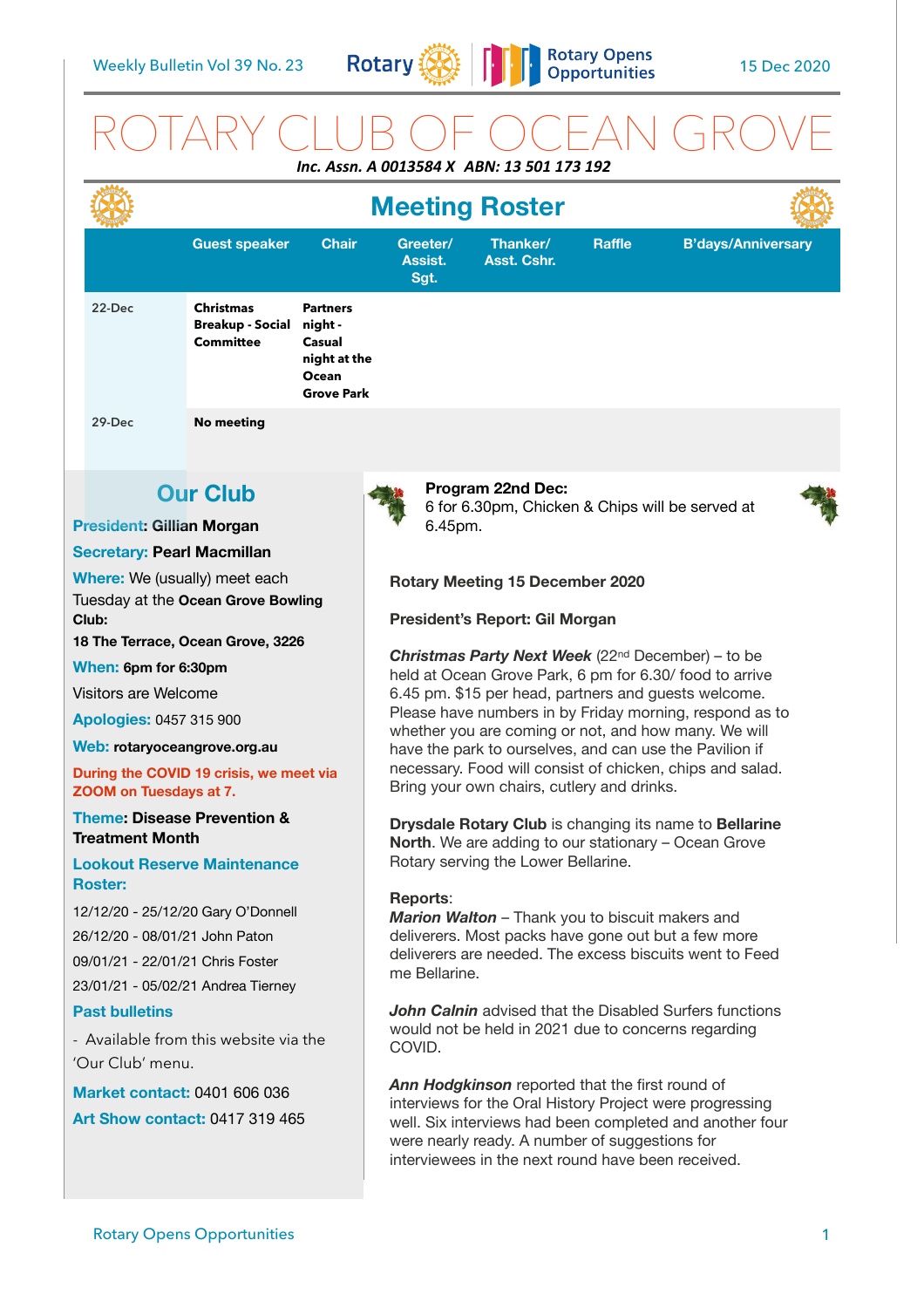## Members: Coming Events:

Dec 29 and Jan 5 - No meetings.

Jan 12 - Pivotonian & meal at Chinese Restaurant. Details to follow.

Jan 19 - Possibly OG Brewery.

Jan 26 - Aust Day celebrations OG main street - no formal Rotary meeting.

## Saying of the week ….

Christmas is not as much about opening our presents as opening our hearts.

…………………………………………………

### Humour ….

A man takes Rottweiler to the vet. 'My dog is cross-eyed, is there anything you can door him?' 'Well,' said the vet, 'let's have a look at him' So he picks the dog up and examines his eyes, then he checks his teeth. Finally he says, 'I'm going to have to put him down. 'What? Because he's cross-eyed?' 'No, because he's really heavy'

…………………………………………………

## Links ……

**[Rotary International](https://www.rotary.org):**<br>[www.rotary.org](http://www.rotary.org)

[Rotary District 9780](http://rotary9780.org): [www.rotary9780.org](http://www.rotary9780.org)

[Footy Tipping](http://www.footytips.com.au) [www.footytips.com.au](http://www.footytips.com.au)

# Please remember:

APOLOGY IS REGISTERED.

• APOLOGIES ARE NECESSARY! IF YOU ARE UNABLE TO ATTEND A MEETING. THOSE WHO DO NOT CONFORM WILL BE SENT A BILL, AS THE CLUB HAS TO PAY IF NO

### **Guest Speaker: Tehree Gordon, Jirrahlinga Koala and Wildlife Sanctuary**

Tehree is a survivor of domestic violence by her father who, not wanting a daughter, tried to get rid of her. Her father had been damaged by the war. After he disappeared, as first born, she had to take on responsibility for the family. In the 1960s she was a successful business- person and was offered a job in the United States. She decided not to go due to her work with the Lost Dogs Home in Melbourne. She began running the Geelong Animal Welfare Centre and became adept at using the Media to find the dogs homes.

Tehree was approached by the Shire of Bellarine to become their animal welfare officer. After speaking to the Councillors, she was given freedom to develop the role. She began a number of initiatives including control of dogs getting among the sheep and encouraging farmers to put in trees for shade, planting 10,000 trees to be looked after by the school children. This served to educate both groups. She also provided support for injured wildlife, started the first free dog areas and dog beach and provided pet grooming for people with home care packages. She also provided space at Jirrahlinga for pets from people with special needs.

Jirrahlinga rescues sick and injured wildlife but it also works with children with disabilities and people with special needs. In addition, Tehree worked with the Ocean Grove police to help stop teenage vandalism and fostered several little children. However, in 1999 she had a stroke and was diagnosed with M.S. She was told she would never walk or work again. She has proven this wrong and has been able to recover most of her physical abilities. She become a guardian for teenagers and very ill people.

Tehree and her husband Hamish's latest project has been to save an abandoned Dingo farm at Castlemaine. The original plan was to kill 75 to 100 dogs by poisoning them with 10/80. They used the media to prevent this plan to put the dogs down. They obtained the farm through tender to find it contained 297 dogs and 200 puppies. She also started a Pets in Therapy program which brings animals into Aged Care Homes. This program has now been adopted by the Canadian Government.

Tehree concluded by saying that Australia has destroyed more wildlife than any other country in the world. We need to protect what is left. Jirrahlinga is well known and its work acknowledged throughout the world. She offered the opportunity to our Rotary Club to hold a day at the Sanctuary in 2021 as a fundraiser.

#### **January Meeting Program** –

12 January – Pivetonian Cinema - Movie and Dinner 19 January – Ocean Grove Brewery 26 January – Australia Day event in Main Street.